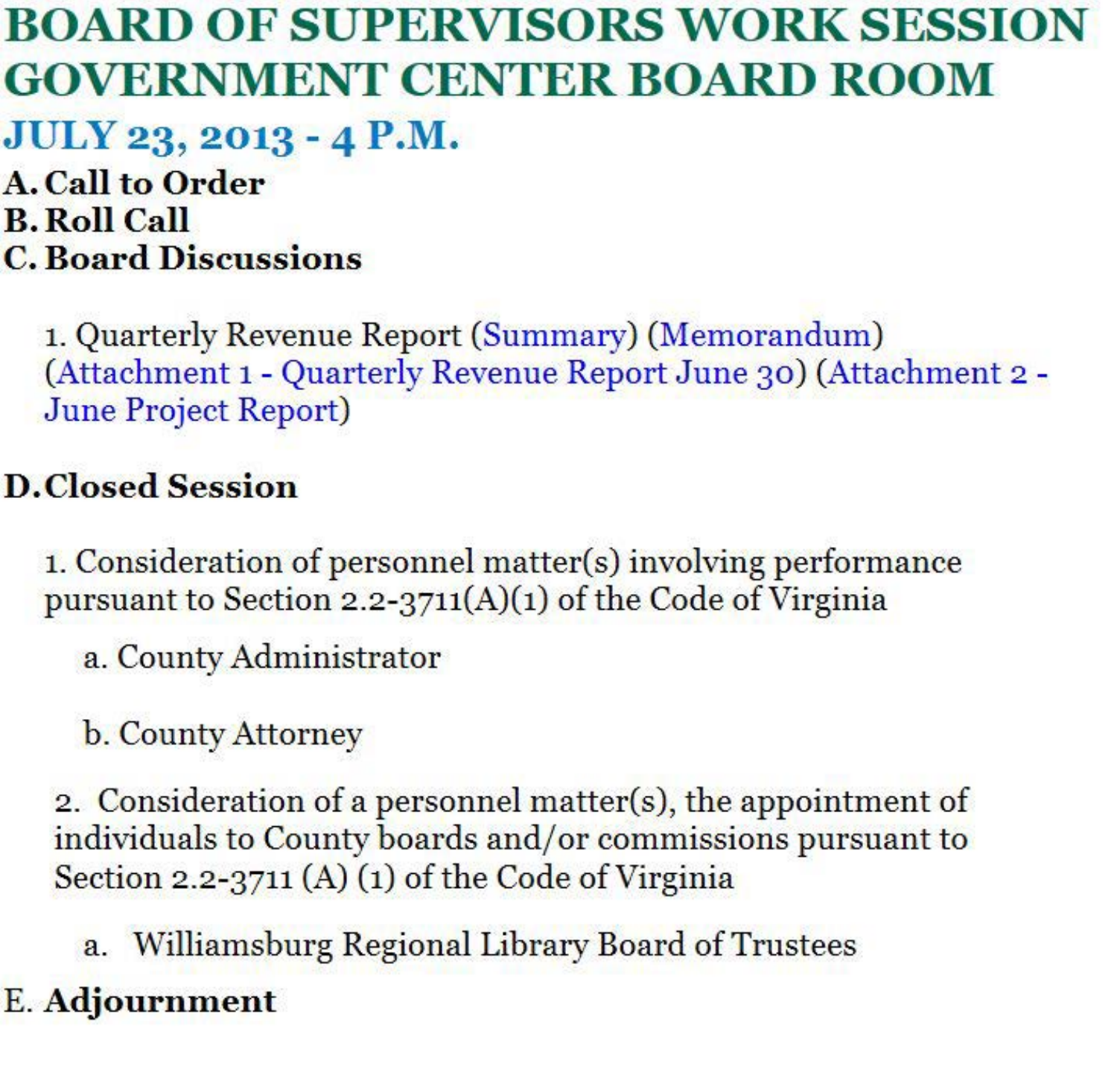# **AT A WORK SESSION OF THE BOARD OF SUPERVISORS OF THE COUNTY OF JAMES CITY, VIRGINIA, HELD ON THE 25TH DAY OF JUNE 2013, AT 4:00 P.M. IN THE COUNTY GOVERNMENT CENTER BOARD ROOM, 101 MOUNTS BAY ROAD, JAMES CITY COUNTY, VIRGINIA.**

#### **A. CALL TO ORDER**

#### **B. ROLL CALL**

John J. McGlennon, Chairman, Roberts District Mary K. Jones, Vice Chairman, Berkeley District James G. Kennedy, Stonehouse District James 0. Icenhour, Jr., Jamestown District M. Anderson Bradshaw, Powhatan District

Robert C. Middaugh, County Administrator Lola R. Perkins, Assistant County Attorney

Mr. McG lennon stated that Mr. Kennedy would be joining the meeting by phone due to a health issue.

#### **C. BOARD DISCUSSIONS**

#### 1. Preliminary Discussion of Legislative Agenda

Mr. Middaugh stated that this preliminary discussion of the legislative agenda is to bring items forward that the Board would like to be given to V ACo and VML for inclusion in their legislative agendas. He stated that the Board would be drafting their own legislative agenda later in the year. He stated that both gubernatorial candidates have stated that there is no longer a need for BPOL taxes, and this is something that VACo and VML are already working on addressing.

Ms. Jones stated that she would like to continue the support of the Urban Crescent and their push to make transportation funding a priority. She stated that given the current change in transportation dollars available, perhaps the language might need to be changed somewhat.

Mr. McGlennon stated that perhaps there is some possibility of changing the way that the County amends the County Code to reflect changes to the State Code. Instead of having to change each one of the County's ordinances to reflect amendments to the State Code, perhaps there could be a way to amend all of them effective July 1 of each year.

Ms. Perkins stated that there is a Virginia Supreme Court Case that states that local jurisdictions cannot enact any ordinance that follows State Code that has not been enacted yet. She stated that is why during the regular meeting tonight, the Board will be addressing all of the ordinances that need to be changed to address the changes in the State Code. She stated that staff can speak with other jurisdictions and see ifthere is some change possible to make the process easier; however, any change would require the support of the Virginia Supreme Court due to the previous ruling.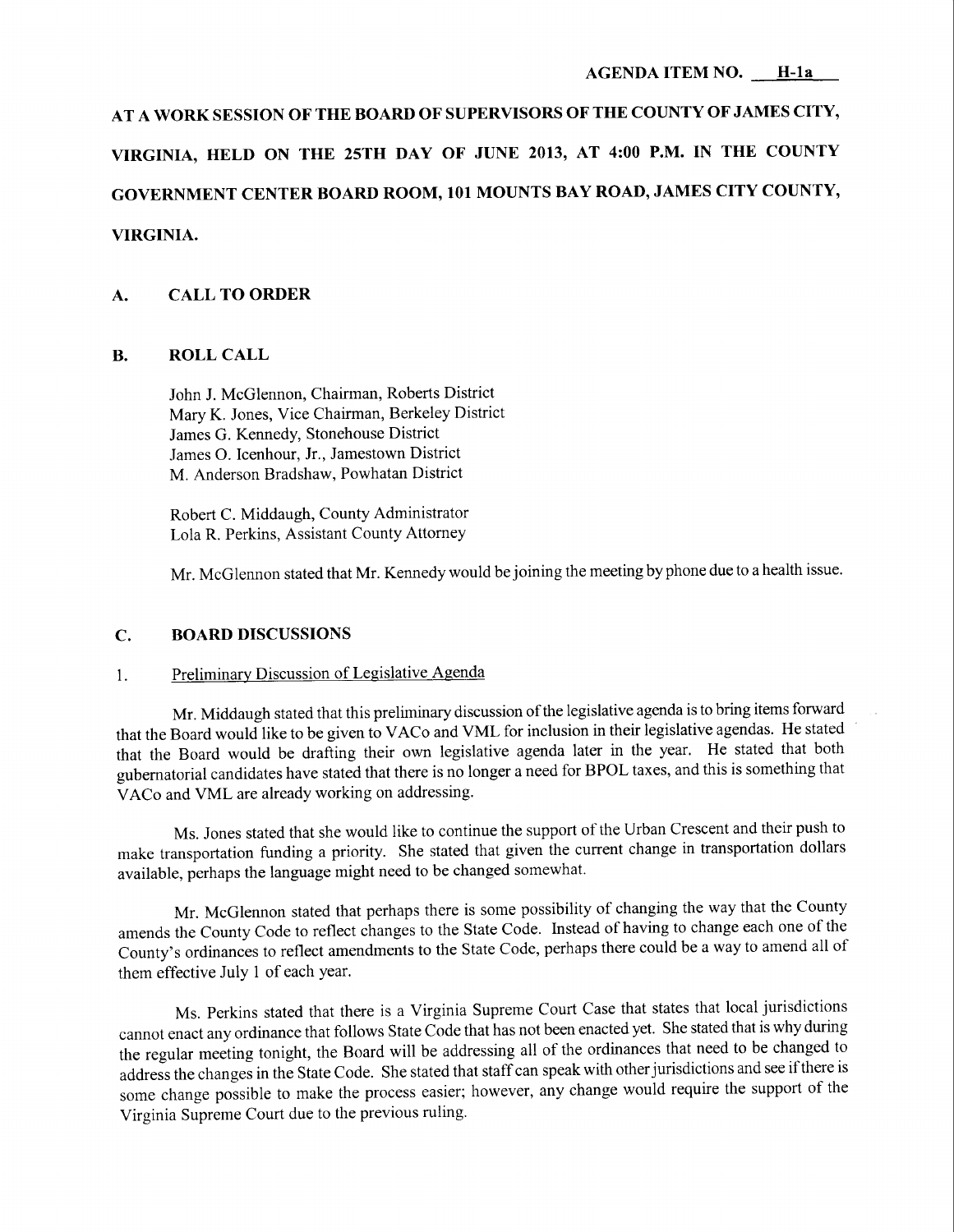Mr. Icenhour stated that as it stands now, all of these ordinance amendments require advertising and a public hearing. He asked if it would be possible to have the legislature change the policy requiring the public hearing to allow the Board to take action on these items as a consideration or consent item since the changes are due to changes in the State Code.

Ms. Perkins stated that she did not see that as likely. Ordinance amendments require a public hearing, and even though the Board is reflecting changes in the State Code, it is still an ordinance amendment.

Mr. Middaugh asked if VACo and VML had picked up the idea of allowing public hearings to be advertised in other types of media instead of just the newspaper.

Mr. Leo Rogers, County Attorney, joined the discussion and stated that this is an idea that is being brought up more often. He stated that it is being opposed by the Press Association because it is a major source of revenue for them.

Mr. Icenhour stated that he recently attended the V ACo Region 2 meeting. He stated that, unfortunately, none of the State Legislators were in attendance. He stated that the main topic of concern is the Business, Professional, and Occupational License (BPOL) taxes. He stated that since both candidates are talking about it in their campaigns, it is likely that something will be done during the next legislative session. He stated that there seems to be two stances that can be taken; either leave the BPOL taxes the way that they are, or if it is going to be taken away, then there needs to be some other revenue stream that will keep the localities whole.

Mr. Middaugh stated that this could heavily impact the County because of some of the larger businesses the County has that are currently paying these taxes. He stated that this could also hurt business growth as there is less of an incentive to put the industrial infrastructure in place.

Mr. McGlennon stated that one issue he would like to address is the State's support of mental health. He stated that the County's mental health agency is struggling due to the lack of State funding, and this is having an impact on other agencies that the County funds, in particular the jail.

Mr. Bradshaw concurred with Mr. McGlennon.

Mr. McGlennon asked if the Board would concur and would ask staff to look in to this issue.

The Board concurred and so directed staff.

Ms. Perkins stated that during the briefings with staff, the issue was raised about privacy of staff members' names. She stated that instead of listing the names of staff and their respective salaries, that it be listed by position and the salary.

Mr. Middaugh stated that currently the law states that the County has to tum over this information; however, staff feels that it makes identity theft easier when the staff's name and salary is maintained in a database that is readily accessible by the public.

Ms. Jones stated that she would like to continue to support no new State mandates. She stated it would be ideal to eliminate the State mandates, but that is not likely. She stated that she is unsure if the Board should address individual mandates, or just leave the language the way it was last year as broad general terms.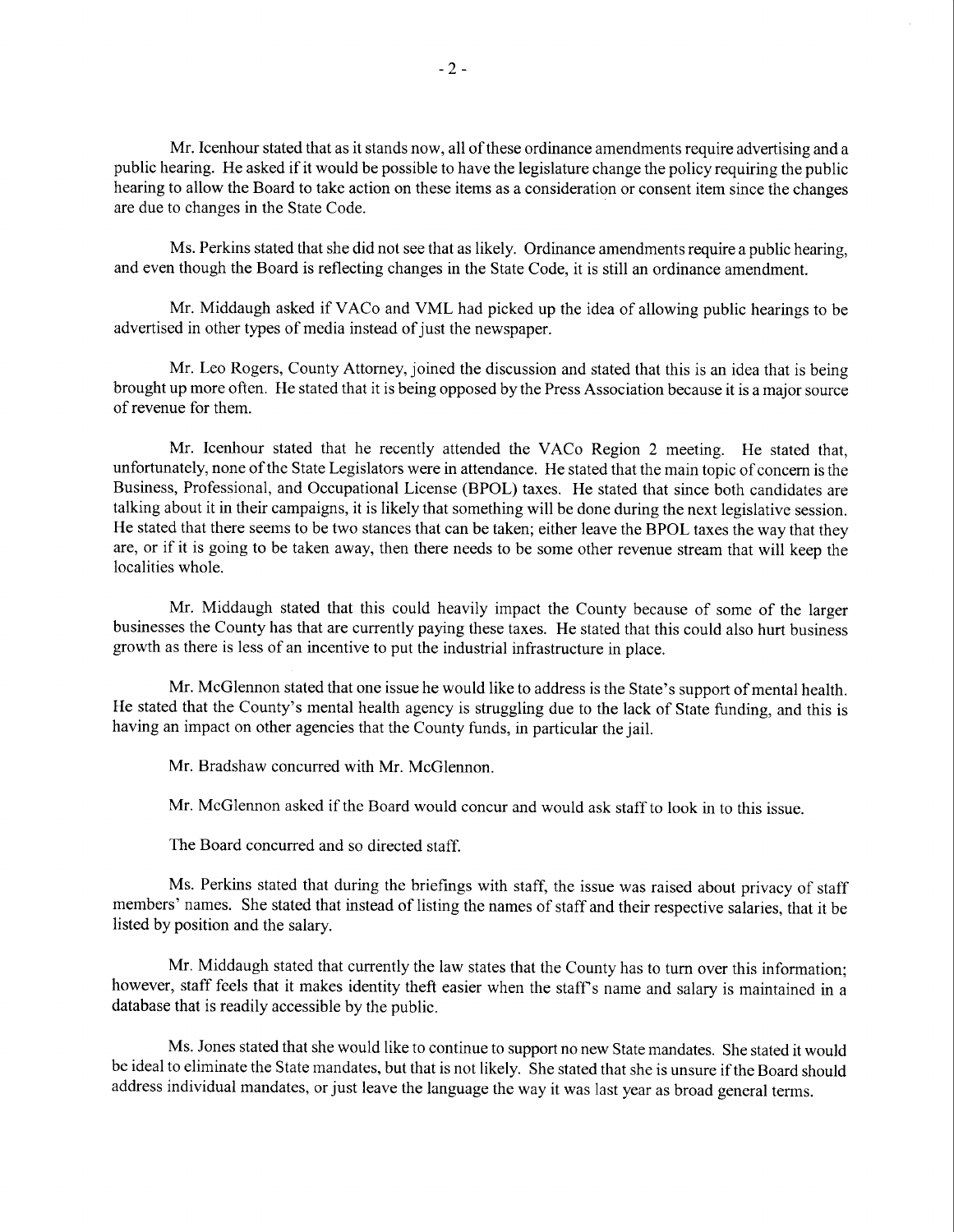Mr. Middaugh stated that the YRS mandates has been one such issue that the County has had to address and implement.

Mr. Icenhour stated that the YRS mandate was another issue that was brought up at the V ACo Region 2 meeting. He stated that the County must implement a disability option for employees by September of this year. He stated that the County can choose the option from VACo, or the one offered by VRS.

Mr. Rogers mentioned two items on last year's legislative program, the Chesapeake Bay Civil Violations penalties and the Trash and Grass item. He stated that the Chesapeake Bay item was picked up by the County's state legislators, but did not make it through the General Assembly.

Mr. McGlennon stated that perhaps those two items should be put before V ACo and VML and then it would be their responsibility to find sponsors in the State legislature.

Mr. Rogers stated that would probably work for the Chesapeake Bay item; however the Trash and Grass item is more locality specific.

Mr. Kennedy stated that he has concerns over the blighted areas of the County. He stated that cities have powers to clean up blighted areas, and the County does not. He asked if this is something that the Board could request from the General Assembly, or does the County just pass an ordinance on the local level.

Mr. Middaugh stated that the equalization of city and county powers is something that was on the legislative agenda last year, and is something that he would recommend supporting again. In regard to blight specifically, Ms. Perkins was able to find a resolution that the Board passed in 1999 that outlines a procedure for dealing with blighted structures. He stated that this resolution is a good starting point, but he would recommend making it into an ordinance if this is something that the Board wishes to proceed with.

Ms. Perkins stated that there have been changes to the State law over the years that this issue deals with, and so staff will continue to do some more research and will bring this back to the Board in a few weeks.

Mr. Kennedy stated that he has concerns over the equalization between cities and counties, because the cities are required to maintain their own roads.

Mr. Middaugh stated that the language is worded more along the lines of the legislative powers between cities and counties being equal.

Mr. McGlennon stated that cities can enact taxes, like a cigarette tax. However, the counties must go to the General Assembly for that power, and the General Assembly has never looked favorably on the counties passing cigarette taxes.

Mr. McGlennon stated that there does not seem to be a sense of what is going to come up in the next General Assembly, so perhaps the Board should come up with some guiding principles before meeting with the state legislators.

Mr. Icenhour stated that during the V ACo Region 2 meeting, Middlesex County asked for V ACo and VML to take a position on the Virginia Stormwater Program fees and asking that the amount of those fees going to the State be reduced from 30% to 10%. He stated that it was a specific call for action by Middlesex County, and those in attendance seemed to feel like they could support it.

Mr. Rogers stated in regard to the equal powers statements earlier, there is a section in the Code that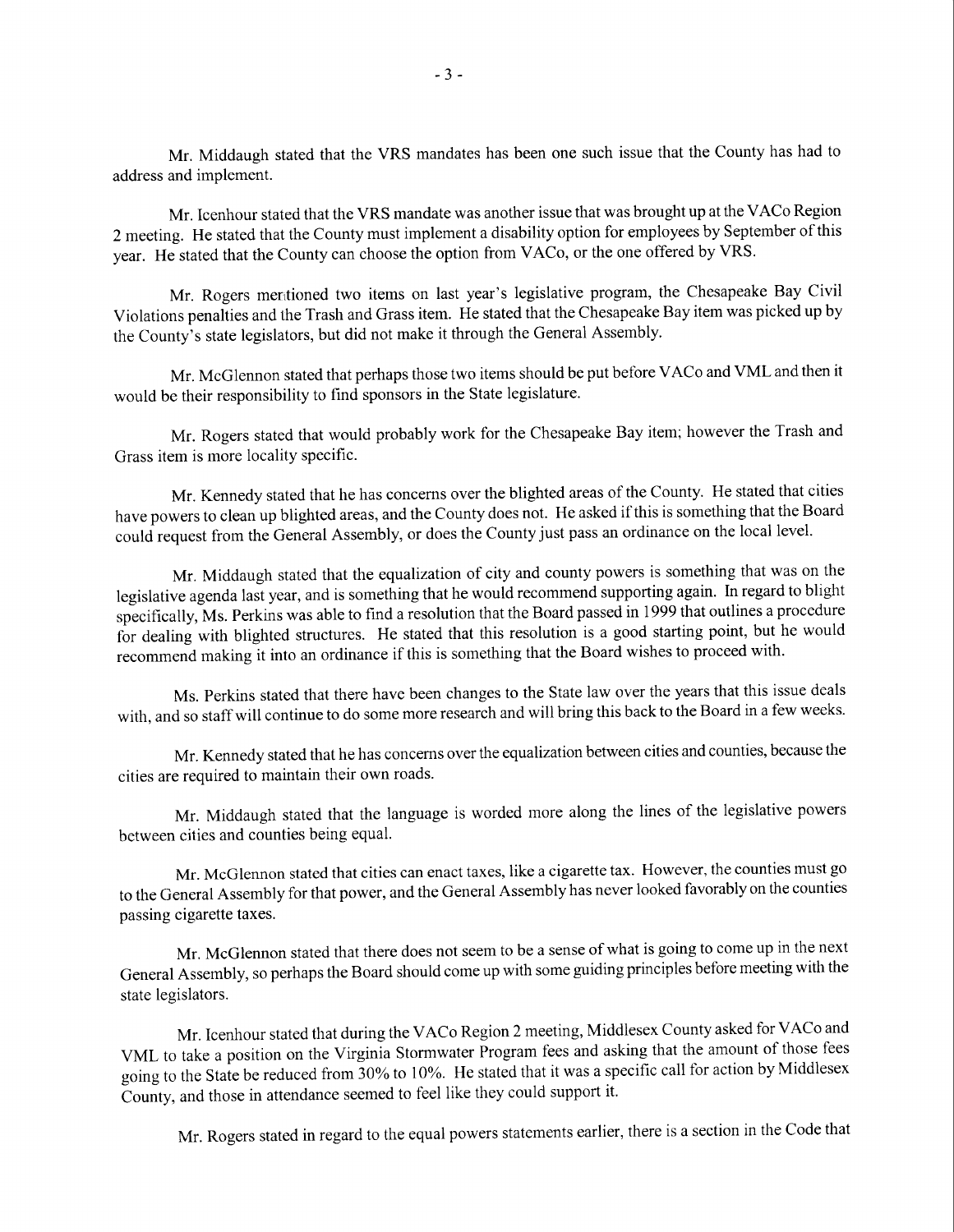allows County Board of Supervisors to have the same powers as generally granted to cities. He stated that it exempts roads and transportation. He stated that many cities are using their charters for powers, and James City County is a chartered county. In regard to blight, perhaps the County should be looking at that as a charter amendment.

Mr. Middaugh stated that the charter amendment would have to go back to the General Assembly though.

Mr. Rogers stated yes, but it would be James City County specific and would require a 2/3rds vote.

Mr. Middaugh stated that staff can develop a set of guiding principles and bring them back to the Board for approval, if that is what the Board wishes.

Mr. McGlennon stated that he would encourage that development and it would need to be in place prior to the meeting with the legislators.

Mr. McGlennon stated that there has been information coming out lately from NACo about municipal bonds, and he asked if that is something the Board would like to consider in regard to the County's federal legislators.

#### **D. CLOSED SESSION**

Mr. Icenhour made a motion to go in to Closed Session at 5:35 p.m.

On a roll call vote, the vote was: A YE: Mr. Icenhour, Mr. Bradshaw, Mr. Kennedy, Ms. Jones, Mr. McGlennon, (5). NAY: (0)

- 1. Consideration of a personnel matter(s), the appointment of individuals to County boards and/or commissions pursuant to Section 2.2-3711(A)(1) of the Code of Virginia
	- a. Historical Commission
	- b. Colonial Behavioral Health

Mr. Icenhour made a motion to certify the Closed Session at 5:42 p.m.

On a roll call vote, the vote was: A YE: Mr. Icenhour, Mr. Bradshaw, Mr. Kennedy, Ms. Jones, Mr. McGlennon, (5). NAY: (0).

Mr. Icenhour made a motion to appoint Adrienne Carter to the Historical Commission and Rebecca Vinroot to the Colonial Behavioral Health Board of Directors.

On a roll call vote, the vote was: A YE: Mr. Icenhour, Mr. Bradshaw, Mr. Kennedy, Ms. Jones, Mr. McGlennon, (5). NAY: (0)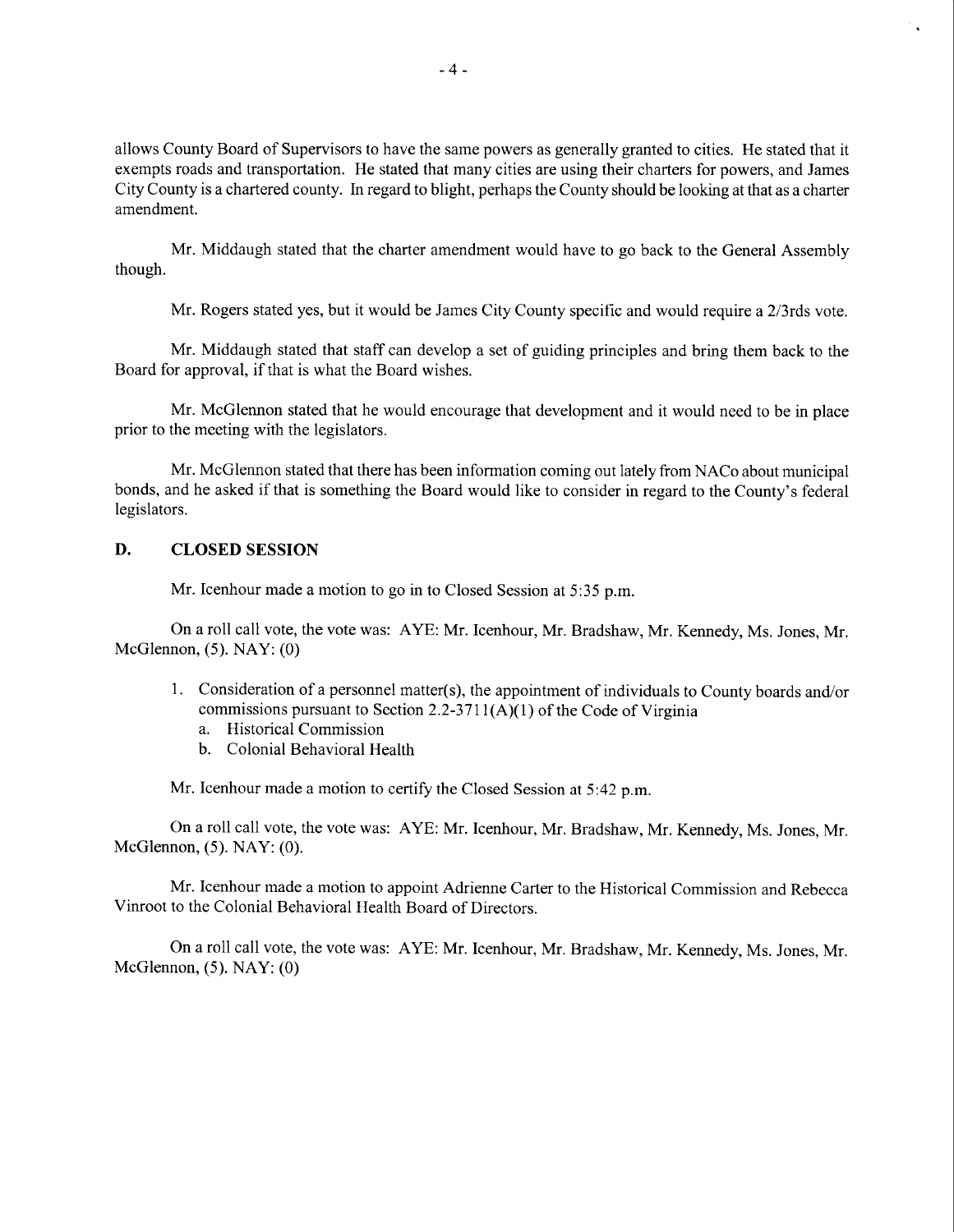#### **RESOLUTION**

#### CERTIFICATION OF CLOSED MEETING

- WHEREAS, the Board of Supervisors of James City County, Virginia, (Board) has convened a closed meeting on this date pursuant to an affirmative recorded vote and in accordance with the provisions of the Virginia Freedom of Information Act; and
- WHEREAS, Section 2.2-3711 of the Code of Virginia requires a certification by the Board that such closed meeting was conducted in conformity with Virginia law.
- NOW, THEREFORE, BE IT RESOLVED that the Board of Supervisors of James City County, Virginia, hereby certifies that, to the best of each member's knowledge: i) consideration of a personnel matter(s), the appointment of individuals to County boards and/or commissions pursuant to Section  $2.2 - 3711(A)(1)$  of the Code of Virginia.
	- a) Historical Commission
	- b) Colonial Behavioral Health

#### **E. ADJOURNMENT**

The Board recessed at 5:43 p.m. until their Regular Meeting at 7:00 p.m.

 $d$  . What  $\rightarrow$ 

Robert C. Middaugh Clerk to the Board

062513bosws min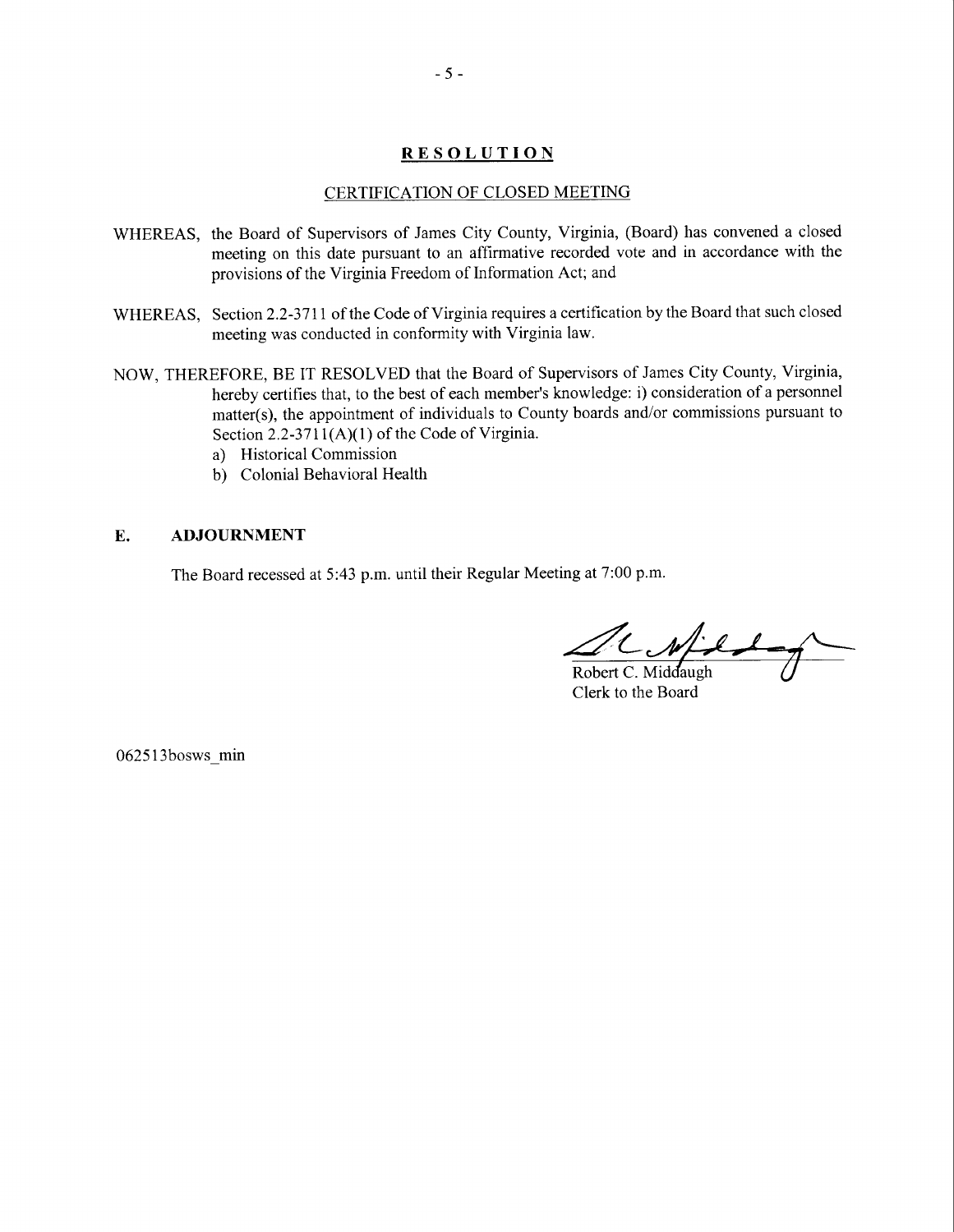#### **MEMORANDUM COVER**

**Subject:** Quarterly General Fund Revenue and Capital Improvement Projects (CIP) Report

**Action Requested:** No Action Required

**Summary:** Attached for your review is the Quarterly General Fund Revenue Update and the Quarterly Capital Improvement Projects (CIP) Report for the quarter ending June 30, 2013, in Fiscal Year 2013.

**Fiscal Impact:** N/A

**FMS Approval, if Applicable:** Yes  $\Box$  No  $\Box$ 

| <b>Assistant County Administrator</b>                 | <b>County Administrator</b>                       |
|-------------------------------------------------------|---------------------------------------------------|
|                                                       | Robert C. Middaugh                                |
| <b>Attachments:</b><br>1. Memorandum<br>2. Resolution | <b>WORK SESSION</b><br><b>Date:</b> July 23, 2013 |

QtrGFndRevRp\_cvr.doc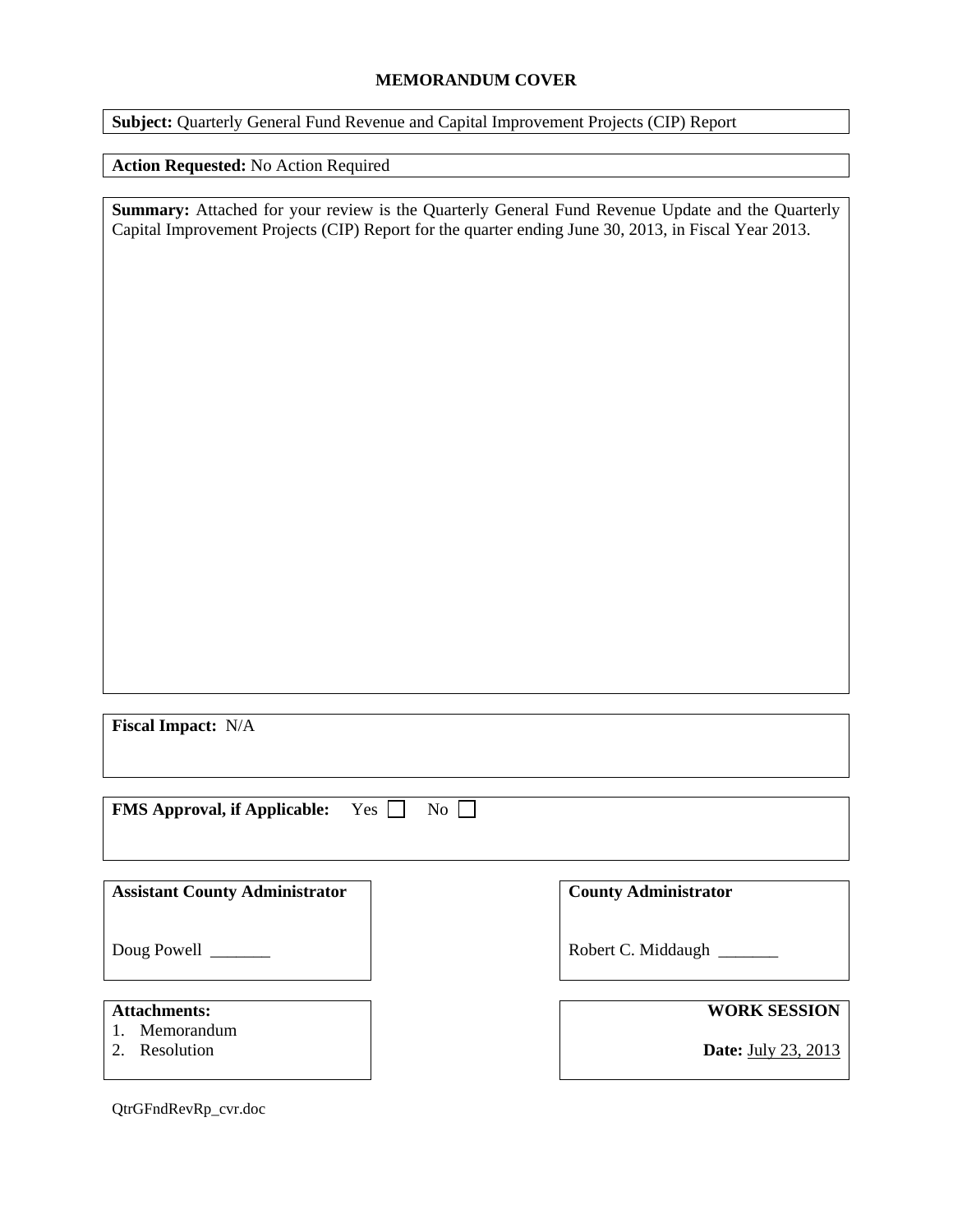#### **M E M O R A N D U M**

DATE: July 23, 2013

TO: The Board of Supervisors

FROM: Suzanne R. Mellen, Assistant Director of Financial and Management Services

SUBJECT: Quarterly General Fund Revenue and Capital Improvement Projects (CIP) Report

Attached for your review is the Quarterly General Fund Revenue Update and the quarterly CIP report for the quarter ending June 30, 2013, in Fiscal Year 2013. The revenue report is presented on a cash basis and represents a full year of cash collections. Accrual adjustments will be made to these figures for moneys that are received in July and August that relate to FY 2013. The annual audit will begin in mid-September.

Future reports will be issued quarterly as reading file items.

Suzanne R. Mellen

 $\overline{a}$ 

SRM/nb QtrGFndRevRep\_mem

Attachment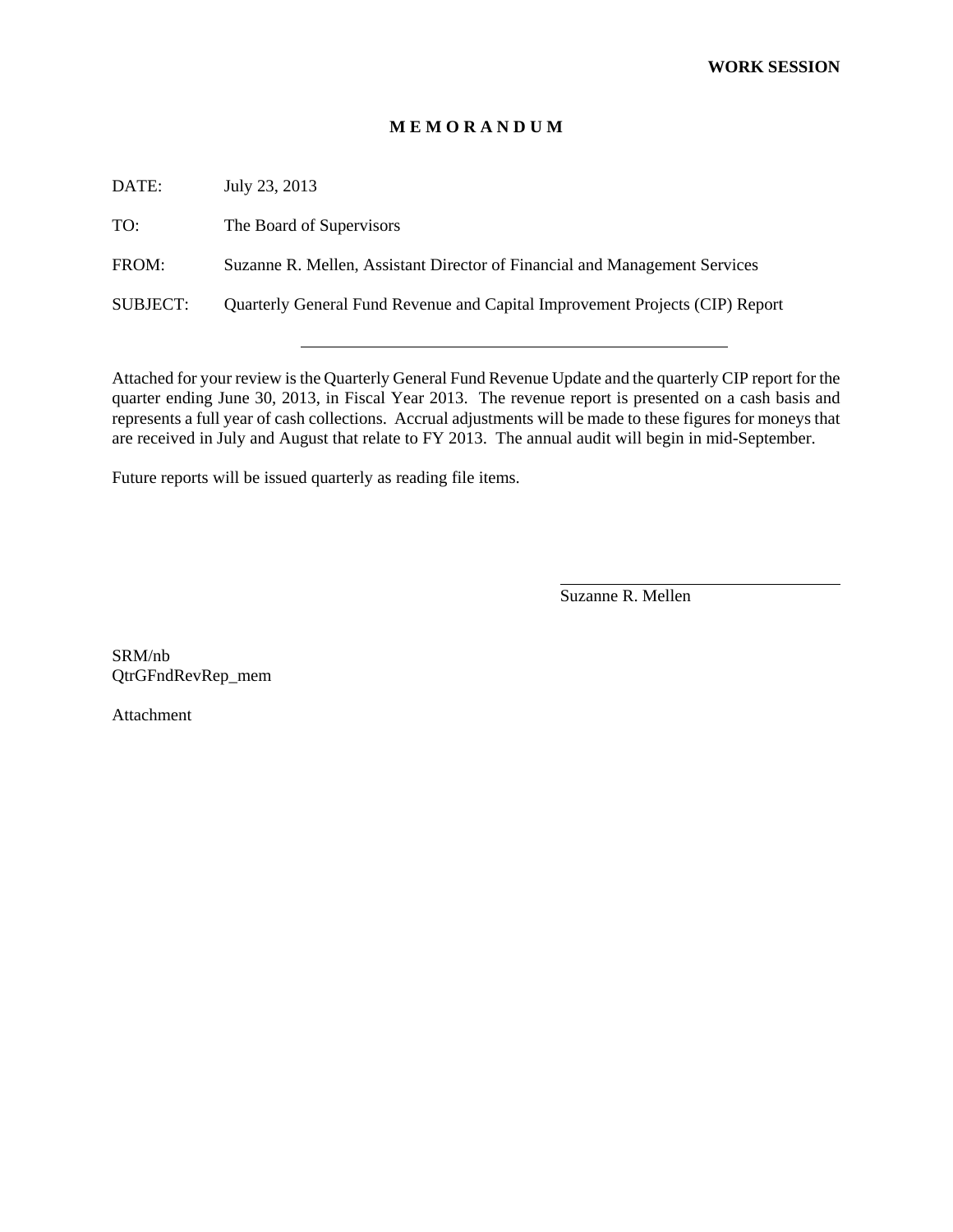### **James City County Quarterly General Fund Revenue Update on Cash Basis Quarter ending June 30, 2013**

|                                                     |                        | Total<br>FY2013<br><b>Budget</b><br>Revenue |                        | Apr-June<br>FY2013<br>Actual<br>Revenue |                         | Year-to-date<br>FY2013<br>Actual<br>Revenue | Year-to-date<br>FY2013<br>Percentage<br>Collected | Year-to-date<br>FY2012<br>Percentage<br>Collected |
|-----------------------------------------------------|------------------------|---------------------------------------------|------------------------|-----------------------------------------|-------------------------|---------------------------------------------|---------------------------------------------------|---------------------------------------------------|
| <b>General Property Taxes</b>                       |                        |                                             |                        |                                         |                         |                                             |                                                   |                                                   |
| <b>Real Estate</b>                                  |                        | 81,925,000                                  | \$                     | 40,134,283                              | \$                      | 82,048,977                                  | 100.15%                                           | 100.10%                                           |
| Personal Property (a)                               |                        | 16,625,000                                  | \$                     | 5,897,769                               | \$                      | 16,605,918                                  | 99.89%                                            | 100.96%                                           |
| Machinery and Tools (b)                             |                        | 5,600,000                                   | \$                     |                                         | \$                      | 5,611,850                                   | 100.21%                                           | 103.39%                                           |
| <b>Public Service</b>                               |                        | 1,725,000                                   | \$                     |                                         | \$                      | 1,792,966                                   | 103.94%                                           | 104.02%                                           |
| Delinquent Tax Collections (c)                      |                        | 2,245,000                                   | \$                     | 748,525                                 | \$                      | 3,112,509                                   | 138.64%                                           | 152.28%                                           |
| <b>Total General Property Taxes</b>                 |                        | \$108,120,000                               | \$                     | 46,780,577                              |                         | \$109,172,220                               | 100.97%                                           | 101.25%                                           |
| <b>Other Local Taxes</b>                            |                        |                                             |                        |                                         |                         |                                             |                                                   |                                                   |
| <b>Local Sales Tax</b>                              | \$                     | 9,175,000                                   | \$                     | 2,251,285                               | \$,                     | 9,749,377                                   | 106.26%                                           | 110.67%                                           |
| <b>Transient Occupancy Room Tax</b>                 | \$                     | 1,950,000                                   | \$                     | 531,907                                 | \$                      | 2,277,033                                   | 116.77%                                           | 104.48%                                           |
| <b>Meals Tax</b>                                    | \$                     | 5,900,000                                   | \$                     | 1,540,550                               | \$                      | 6,162,293                                   | 104.45%                                           | 106.77%                                           |
| Recordation Taxes (d)                               | \$                     | 1,100,000                                   | \$                     | 476,199                                 | \$                      | 1,377,006                                   | 125.18%                                           | 92.83%                                            |
| Other                                               |                        | 925,000                                     | \$                     | 507,994                                 | \$                      | 775,354                                     | 83.82%                                            | 99.13%                                            |
| <b>Total Other Local Taxes</b>                      |                        | 19,050,000                                  | \$                     | 5,307,935                               | Ś.                      | 20,341,063                                  | 106.78%                                           | 107.00%                                           |
| Licenses, Permits, and Fees                         |                        |                                             |                        |                                         |                         |                                             |                                                   |                                                   |
| <b>Business and Professional Licenses</b>           | \$                     | 5,635,000                                   | \$                     | 1,694,376                               | \$                      | 6,015,264                                   | 106.75%                                           | 123.14%                                           |
| <b>Building Permits</b>                             | \$                     | 800,000                                     | \$                     | 237,080                                 | \$                      | 818,942                                     | 102.37%                                           | 101.52%                                           |
| Other                                               | \$                     | 810,000                                     | \$                     | 185,608                                 | \$                      | 744,903                                     | 91.96%                                            | 98.81%                                            |
| <b>Total Licenses, Permits, and Fees</b>            | Ś                      | 7,245,000                                   | $\overline{\varsigma}$ | 2,117,064                               | \$                      | 7,579,109                                   | 104.61%                                           | 117.75%                                           |
|                                                     |                        |                                             |                        |                                         |                         |                                             |                                                   |                                                   |
| <b>Total Fines and Forfeitures</b>                  | र                      | 300,000                                     | $\overline{\varsigma}$ | 72,849                                  | $\overline{\mathsf{S}}$ | 285,025                                     | 95.01%                                            | 87.51%                                            |
| <b>Total Revenue from Use of Money and Property</b> | ॱऽ                     | 185,000                                     | \$                     | 57,523                                  | ेंद्र                   | 204,656                                     | 110.62%                                           | 108.25%                                           |
| <b>Total Revenue from the Commonwealth</b>          | Ŝ.                     | 25,513,000                                  | \$                     | 3,942,542                               | \$                      | 25,582,577                                  | 100.27%                                           | 100.93%                                           |
| <b>Total Revenue from the Federal Government</b>    | \$                     | 7,000                                       | \$                     | 7,010                                   | ٠,                      | 7,010                                       | 100.14%                                           | 301.50%                                           |
| <b>Charges for Current Services</b>                 |                        |                                             |                        |                                         |                         |                                             |                                                   |                                                   |
| Parks and Recreation Revenues (e)                   | \$                     | 2,558,000                                   | \$                     | 734,172                                 | \$                      | 2,717,057                                   | 106.22%                                           | 101.69%                                           |
| ALS/BLS Fees (f)                                    | \$                     | 2,127,000                                   | \$                     | 278,091                                 | \$                      | 2,143,175                                   | 100.76%                                           | 113.34%                                           |
| Other                                               |                        | 395,000                                     | \$                     | 125,408                                 | \$                      | 392,536                                     | 99.38%                                            | 95.31%                                            |
| <b>Total Charges for Current Services</b>           |                        | 5,080,000                                   | \$                     | 1,137,671                               | $\overline{\varsigma}$  | 5,252,768                                   | 103.40%                                           | 105.75%                                           |
| Total Miscellaneous Revenues (g)                    | $\overline{\varsigma}$ | 262,225                                     | $\zeta$                | 174,606                                 | $\overline{\xi}$        | 357,967                                     | 136.51%                                           | 145.85%                                           |
|                                                     |                        |                                             |                        |                                         |                         |                                             |                                                   |                                                   |
| TOTAL GENERAL FUND REVENUE \$165,762,225            |                        |                                             | \$                     | 59,597,779                              |                         | \$168,782,395                               | 101.82%                                           | 102.65%                                           |

Notes:

a) Business Personal Property taxes are billed on a supplement that is due August 5

b) Machinery and Tools taxes are billed on a supplement that is due August 5

c) Delinquent Tax Collections will decrease after accruals as some collections are transferred to Current

d) Recordation taxes are 23% higher than last year

e) Park Revenues have increased at all park facilities due to increased marketing efforts with the highest increases occurring in rentals at the Stadium and Warhill Complex

f) Delays in payments due to sequestration

g) Slightly higher than projections noted in FY2014 budget document